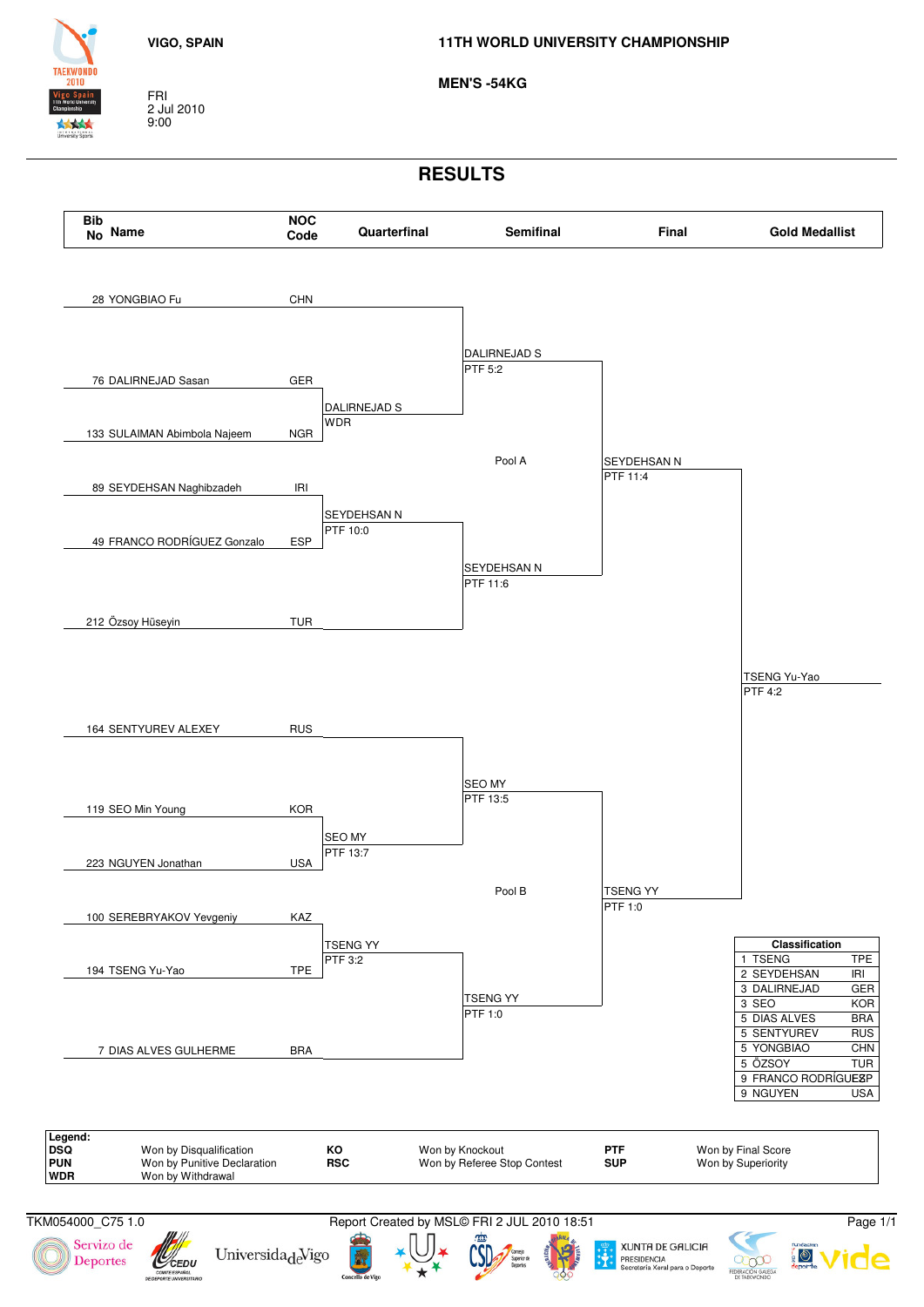THU 1 Jul 2010 9:30

**TAFKWONDO** 2010

55555

**MEN'S -58KG**

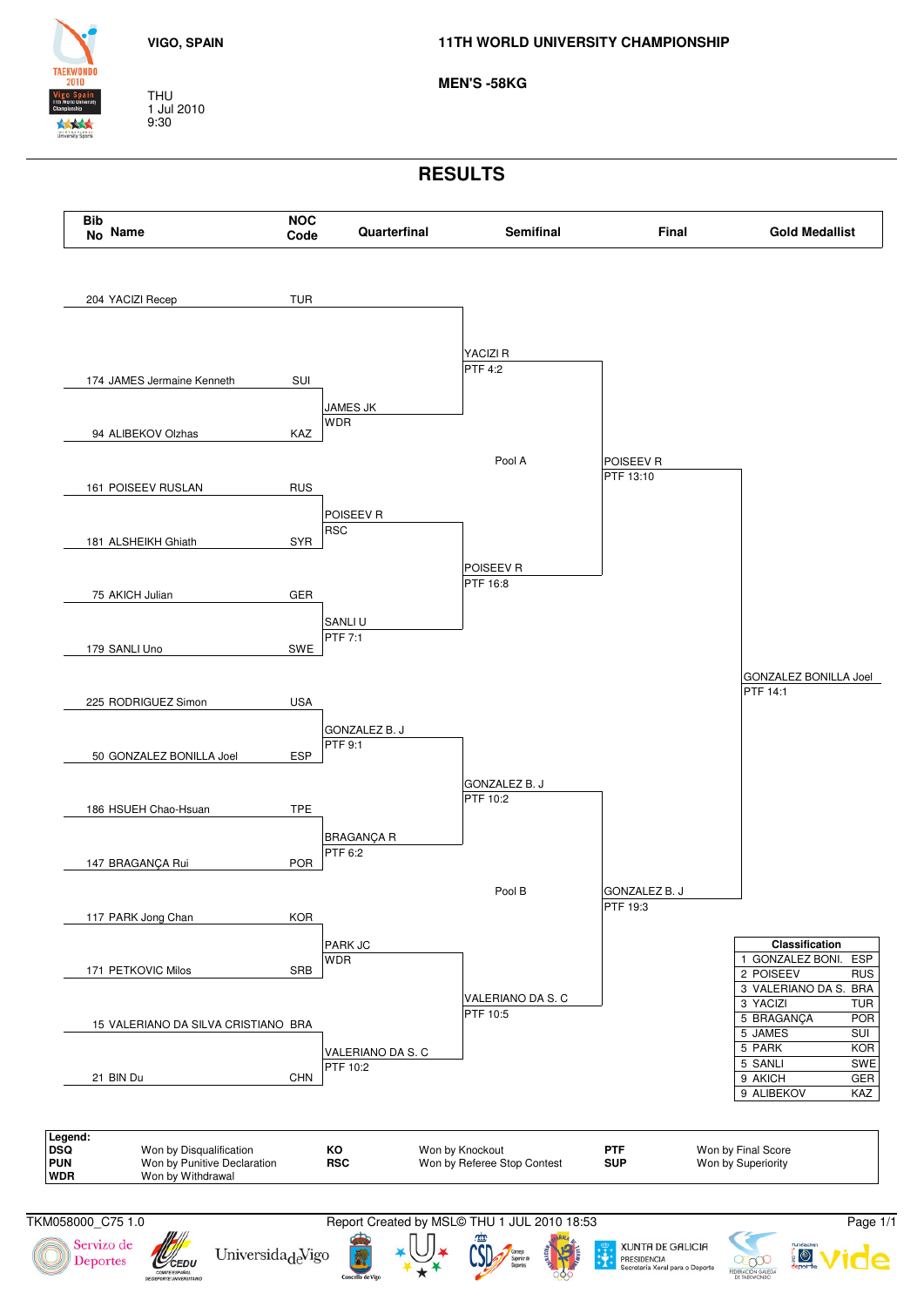

**TAFKWONDO** 2010

**Adams** 

**11TH WORLD UNIVERSITY CHAMPIONSHIP**

**MEN'S -63KG**

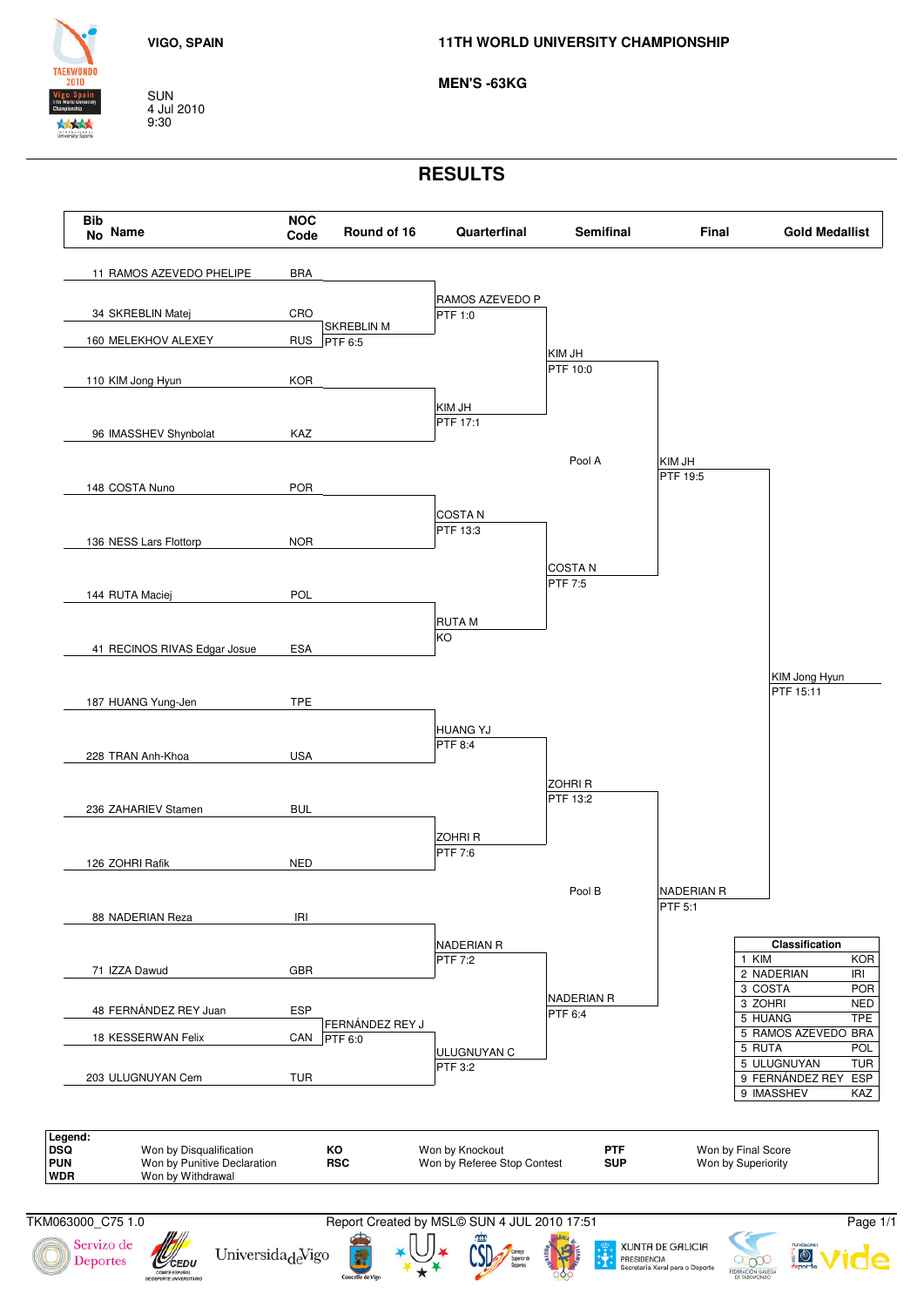



**TAFKWONDO** 2010

**André** 

**MEN'S -68KG**

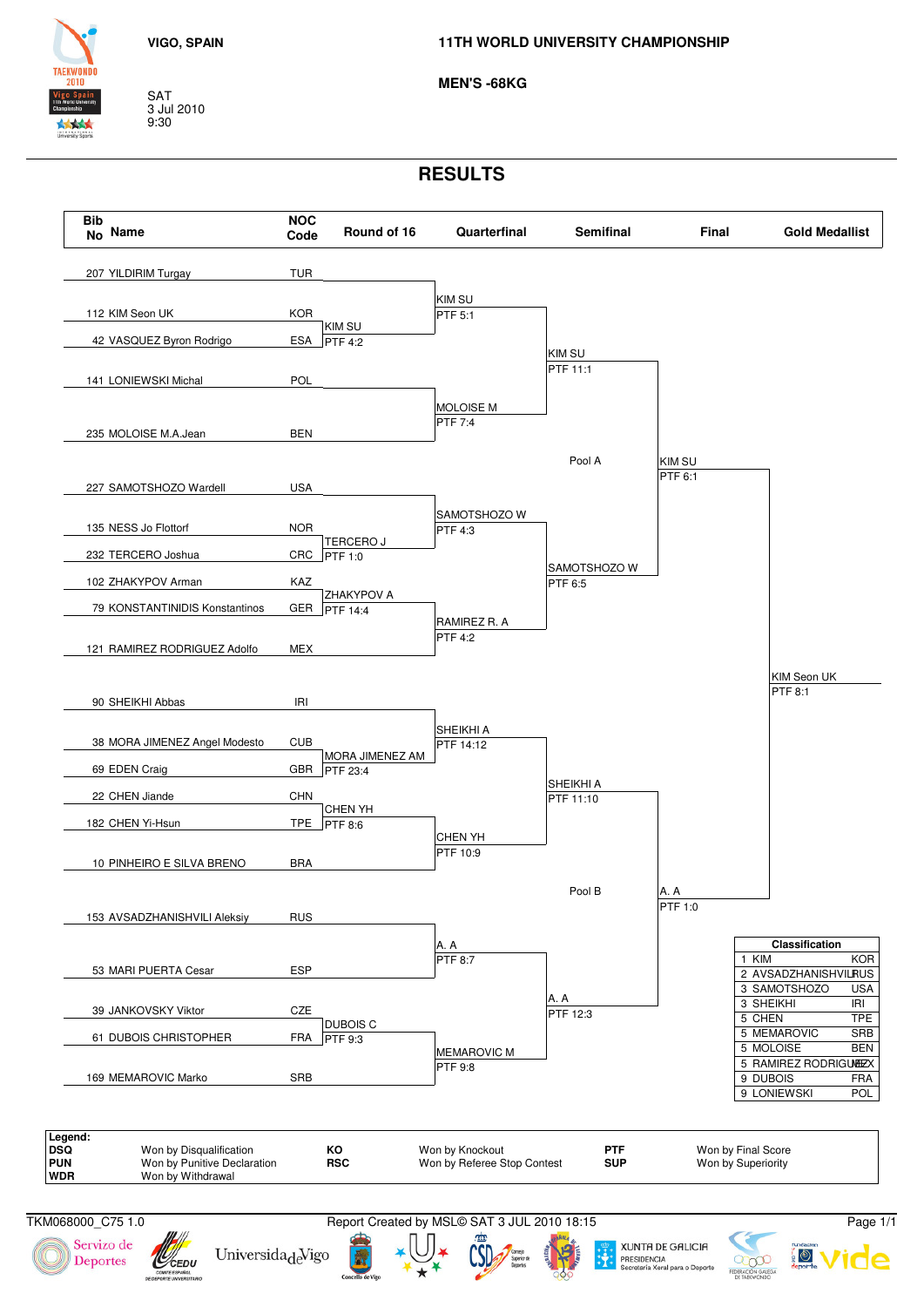



**TAFKWONDO** 2010

**Adams** 

**MEN'S -74KG**

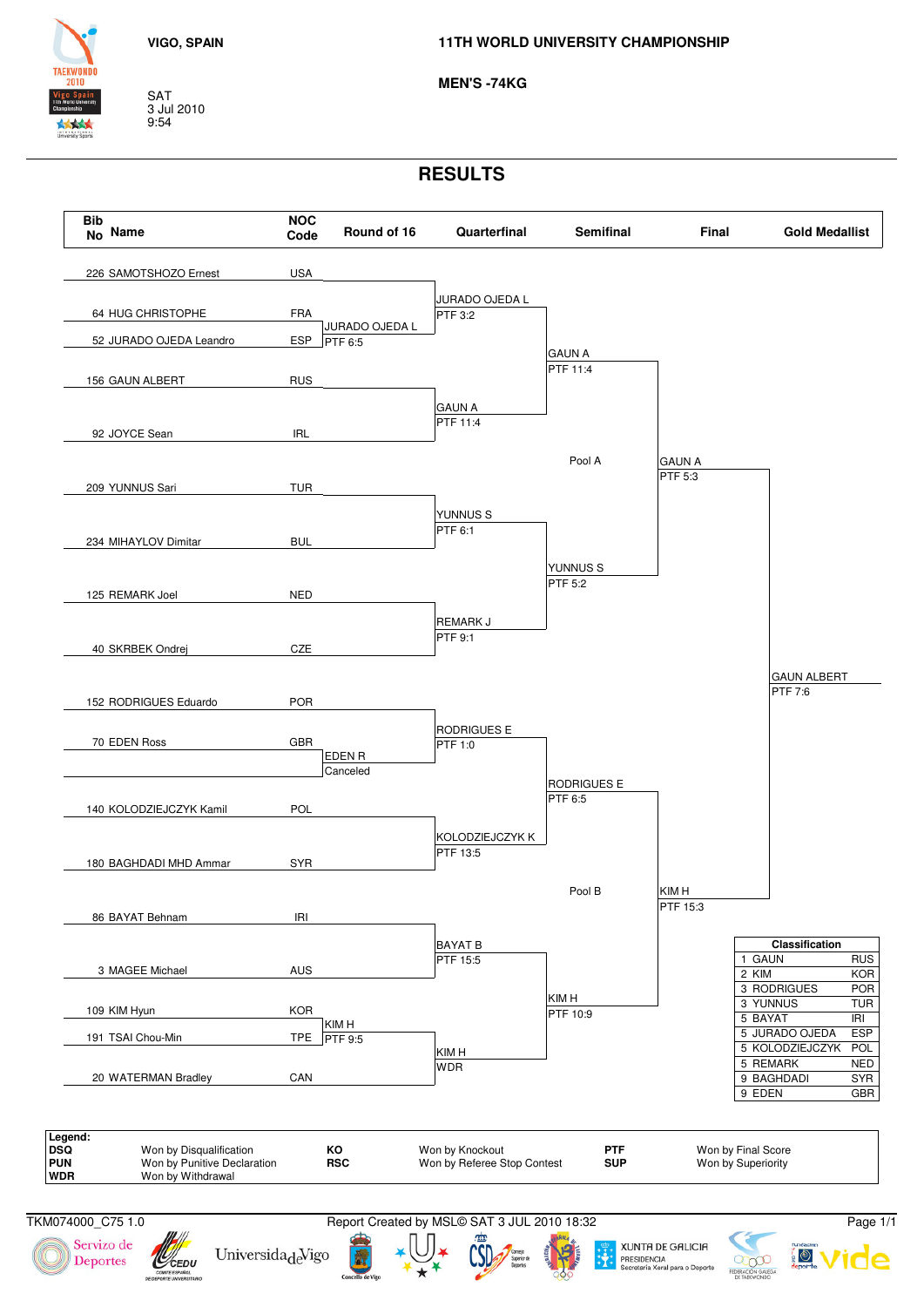

**TAFKWONDO** 2010

**MARK** 

**MEN'S -80KG**

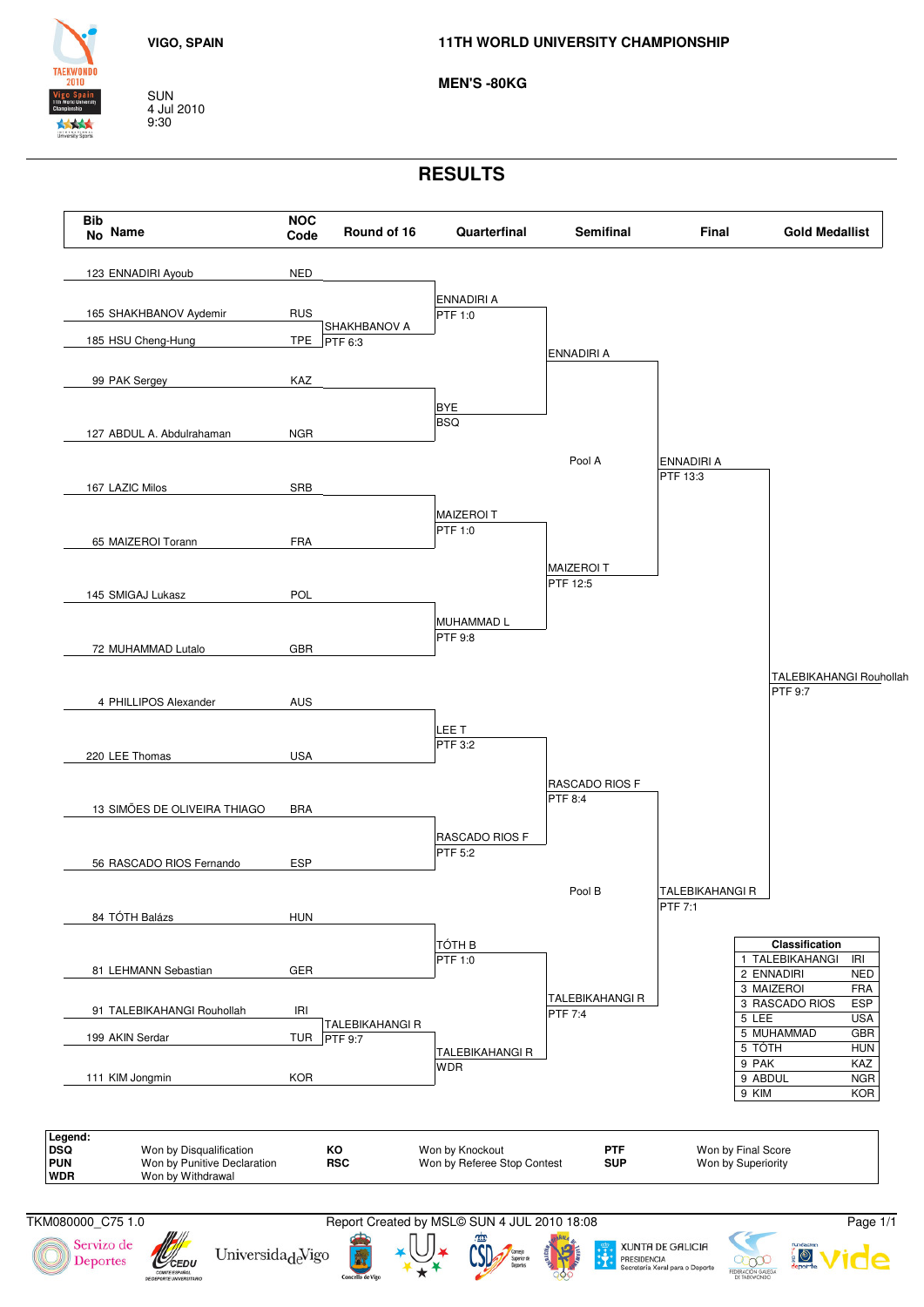

**TAFKWONDO** 2010

\*\*\*\*

**11TH WORLD UNIVERSITY CHAMPIONSHIP**

**MEN'S -87KG**

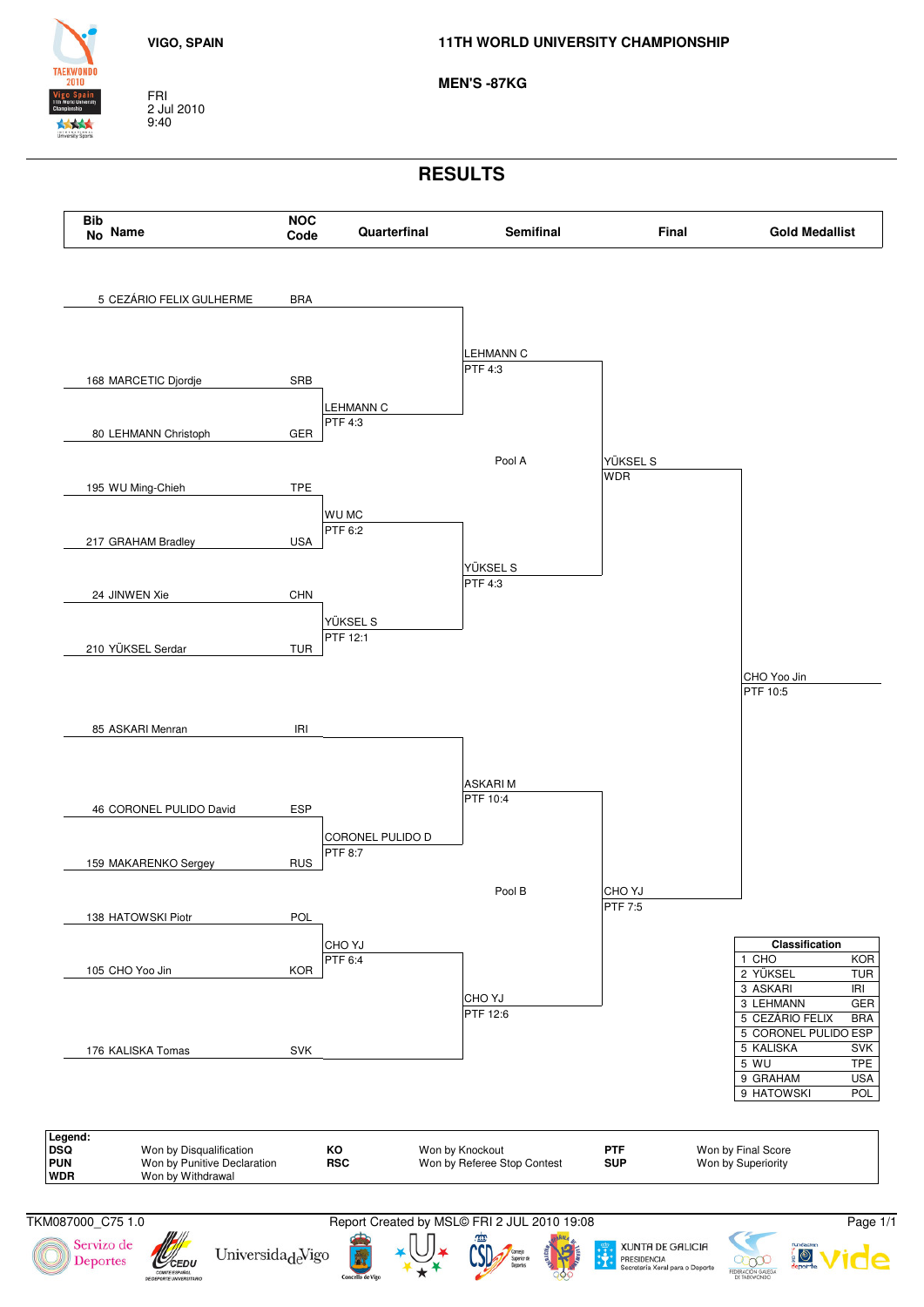



**TAFKWONDO** 2010

**MARK** 

**MEN'S +87KG**

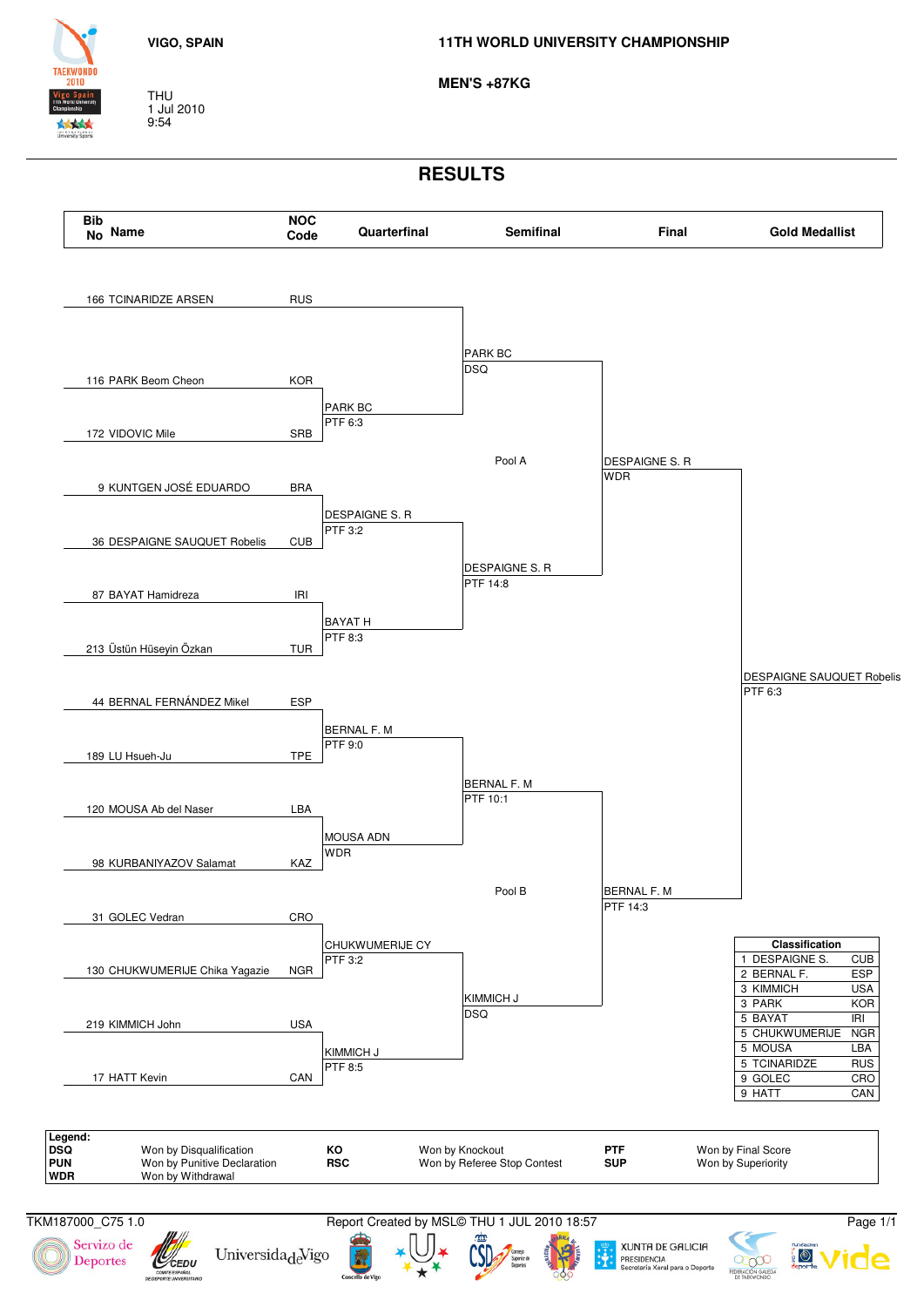FRI 2 Jul 2010 10:48

**TAFKWONDO** 2010

\*\*\*\*

**WOMEN'S -46KG**

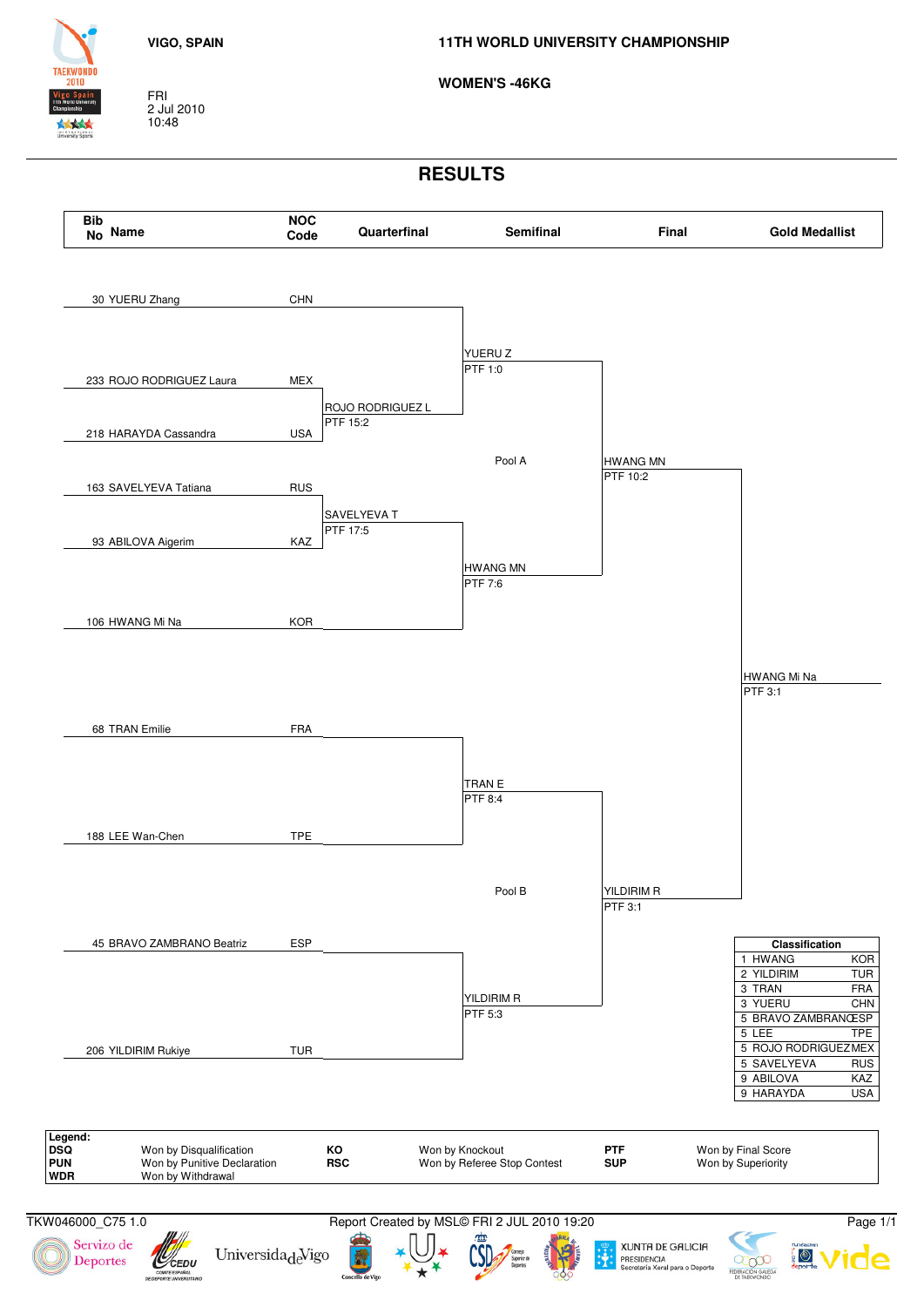THU 1 Jul 2010 10:18

**WOMEN'S -49KG**



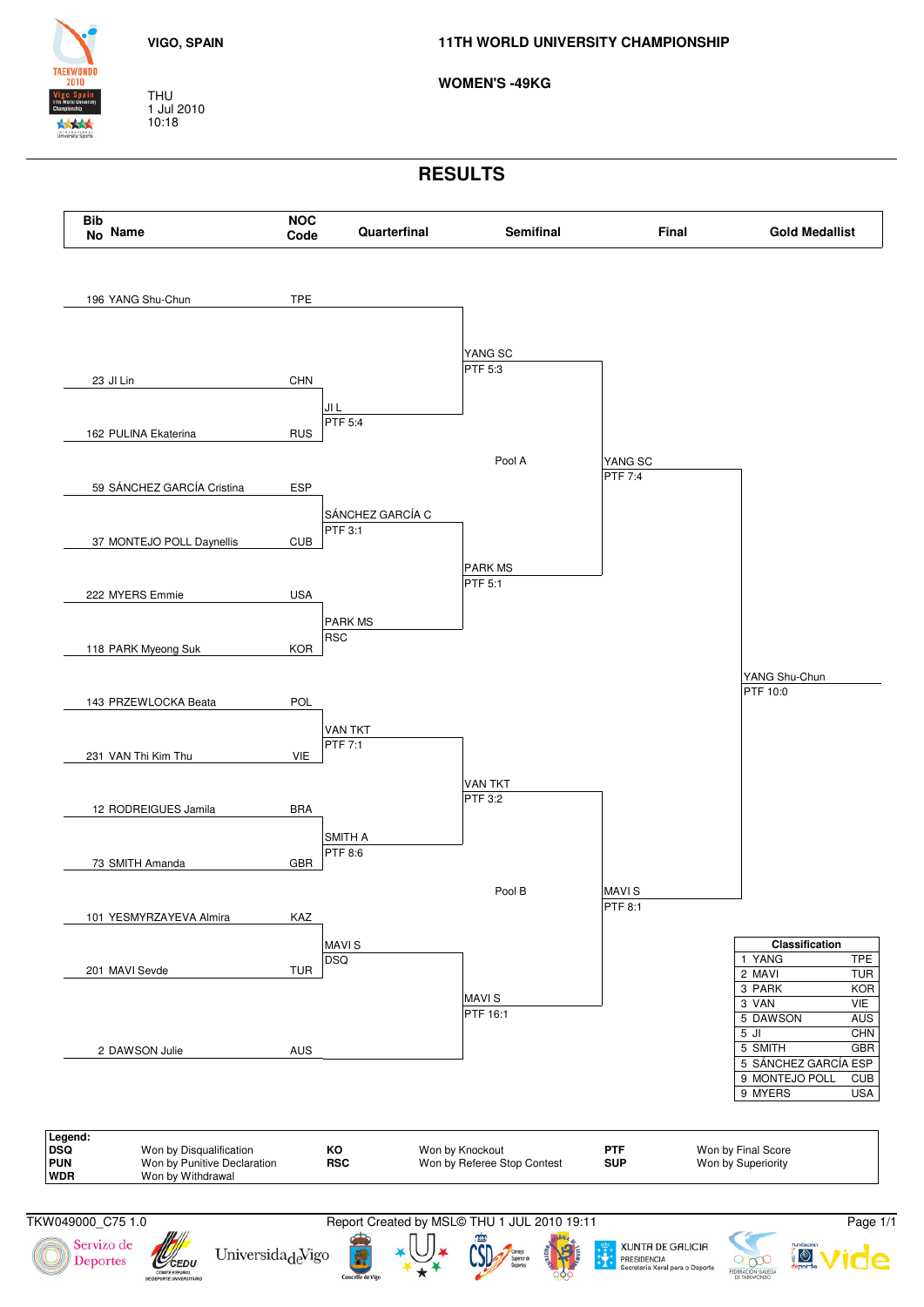SUN 4 Jul 2010 10:42

**WOMEN'S -53KG**



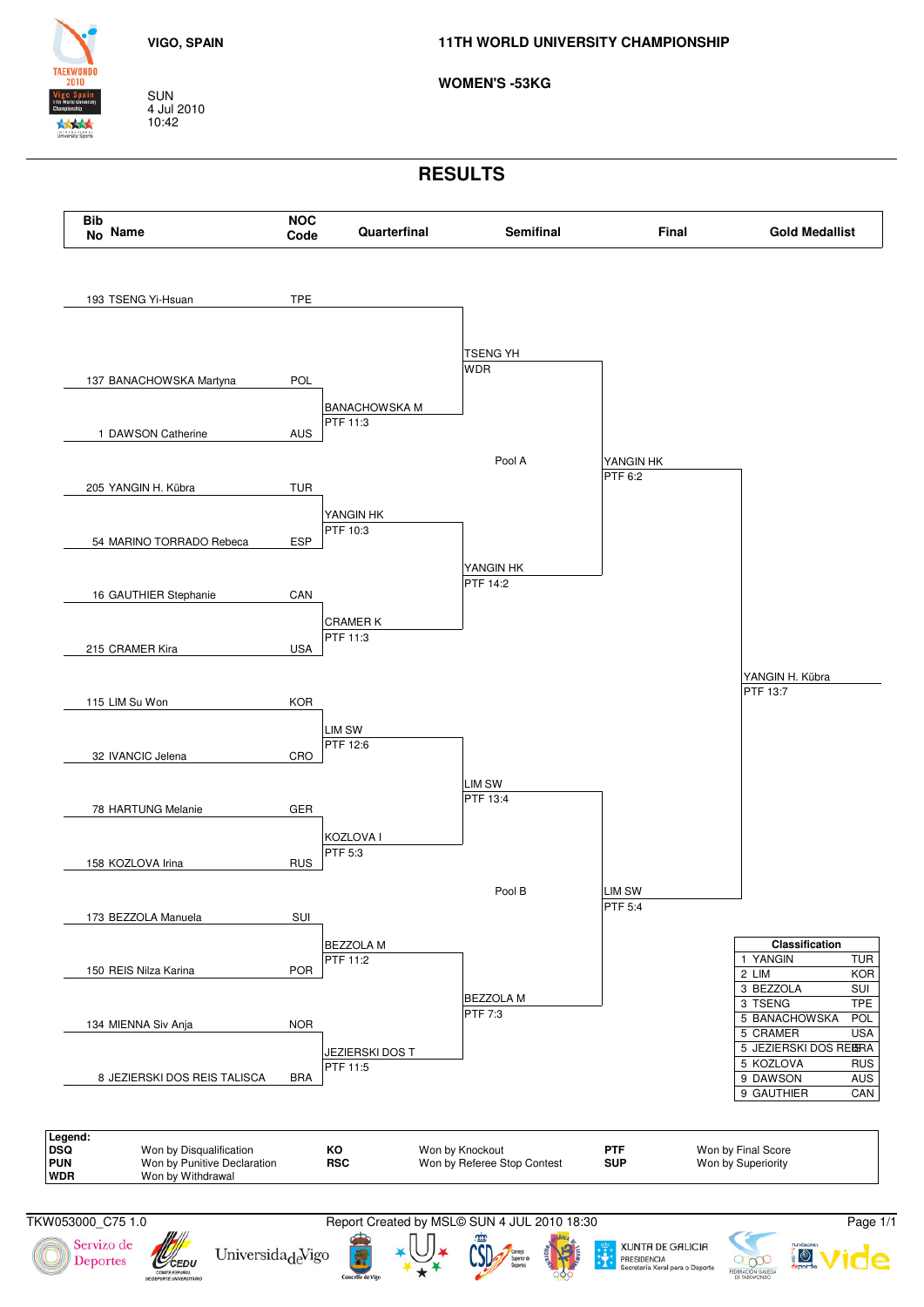

**TAFKWONDO** 2010

\*\*\*\*

**11TH WORLD UNIVERSITY CHAMPIONSHIP**

**WOMEN'S -57KG**

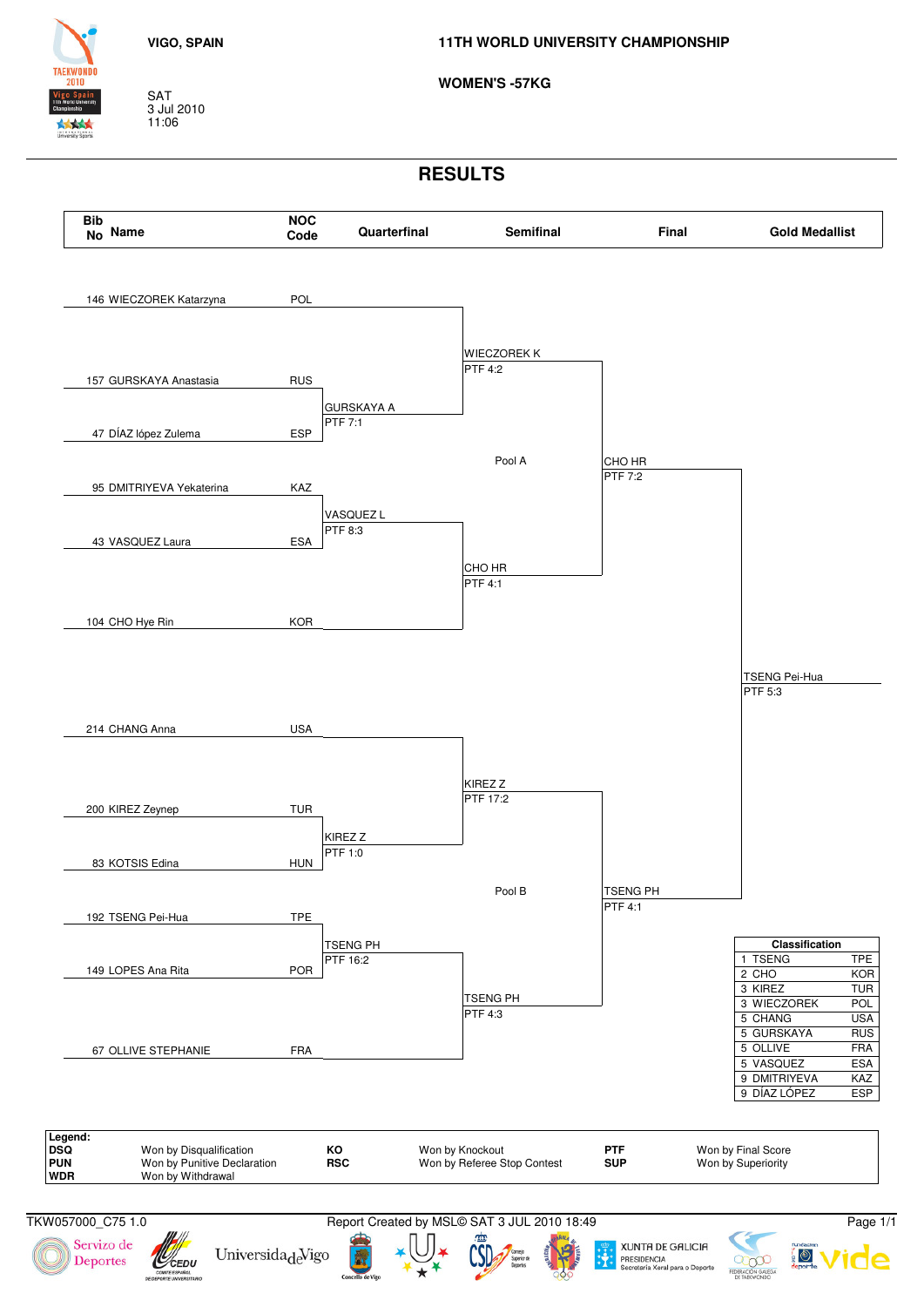SAT 3 Jul 2010 11:18

**TAFKWONDO** 2010

55555

**WOMEN'S -62KG**

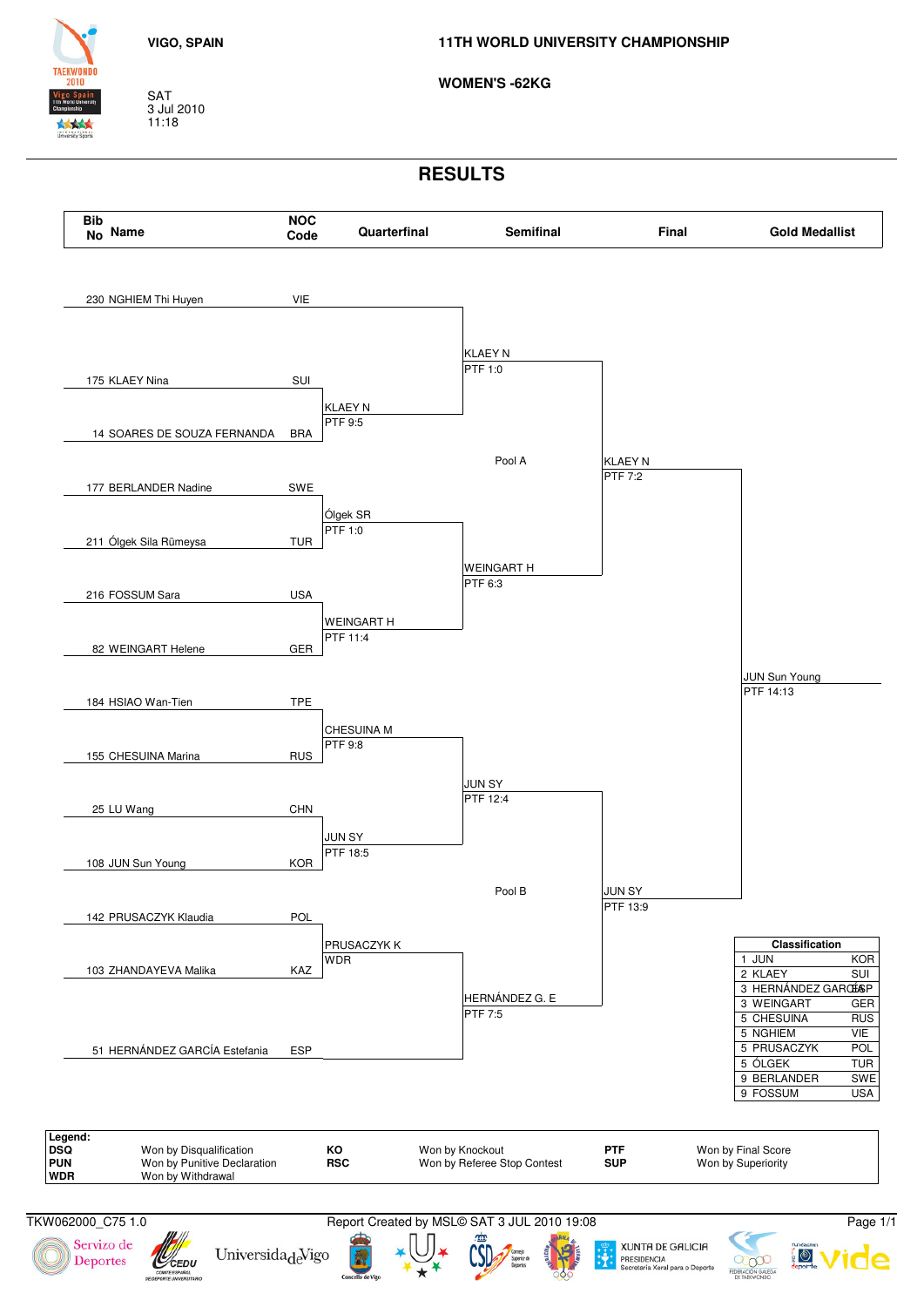

SUN 4 Jul 2010 11:18

**TAFKWONDO** 2010

**MARK** 

**WOMEN'S -67KG**

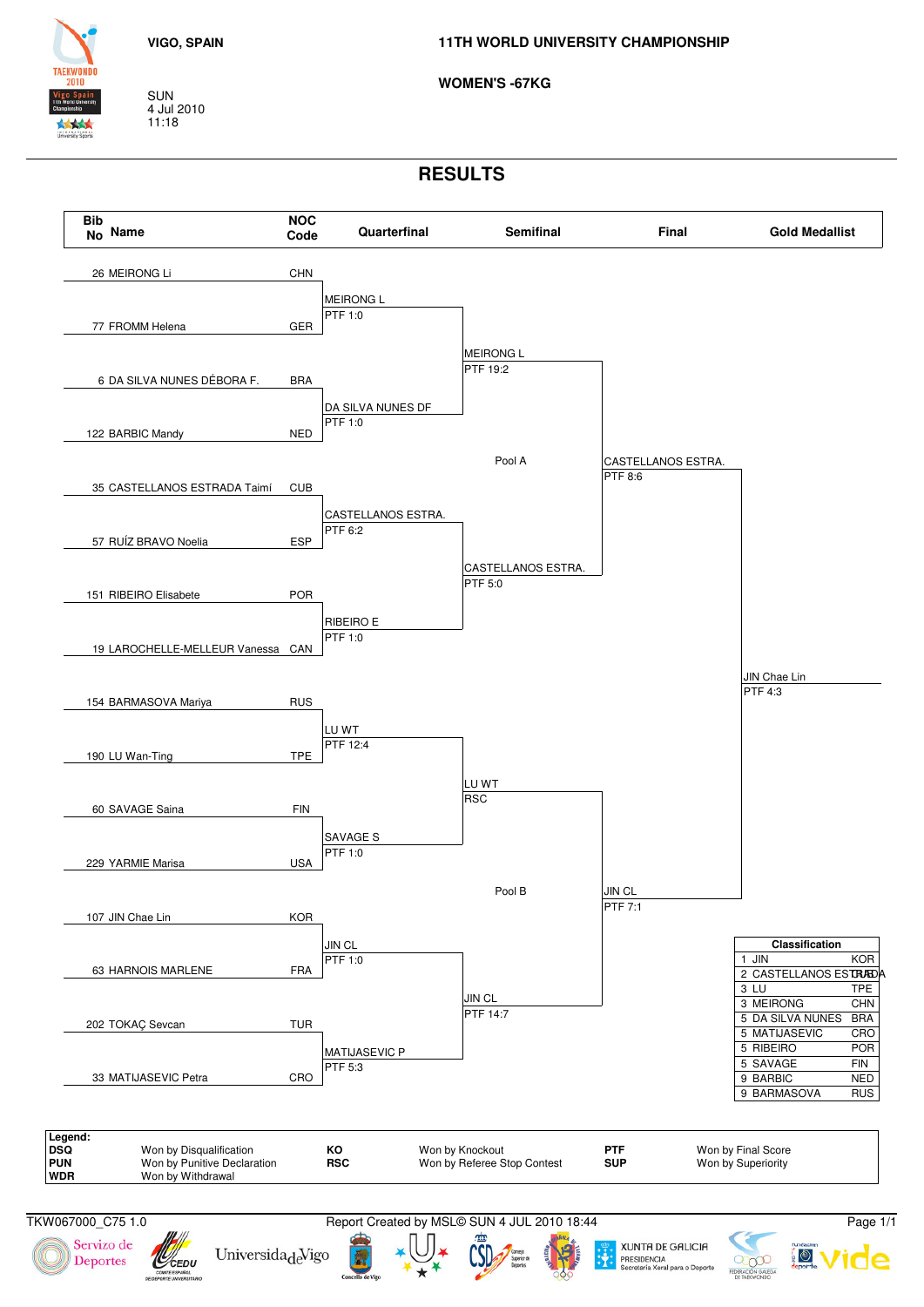FRI 2 Jul 2010 11:00

**TAFKWONDO** 2010

\*\*\*\*

**WOMEN'S -73KG**